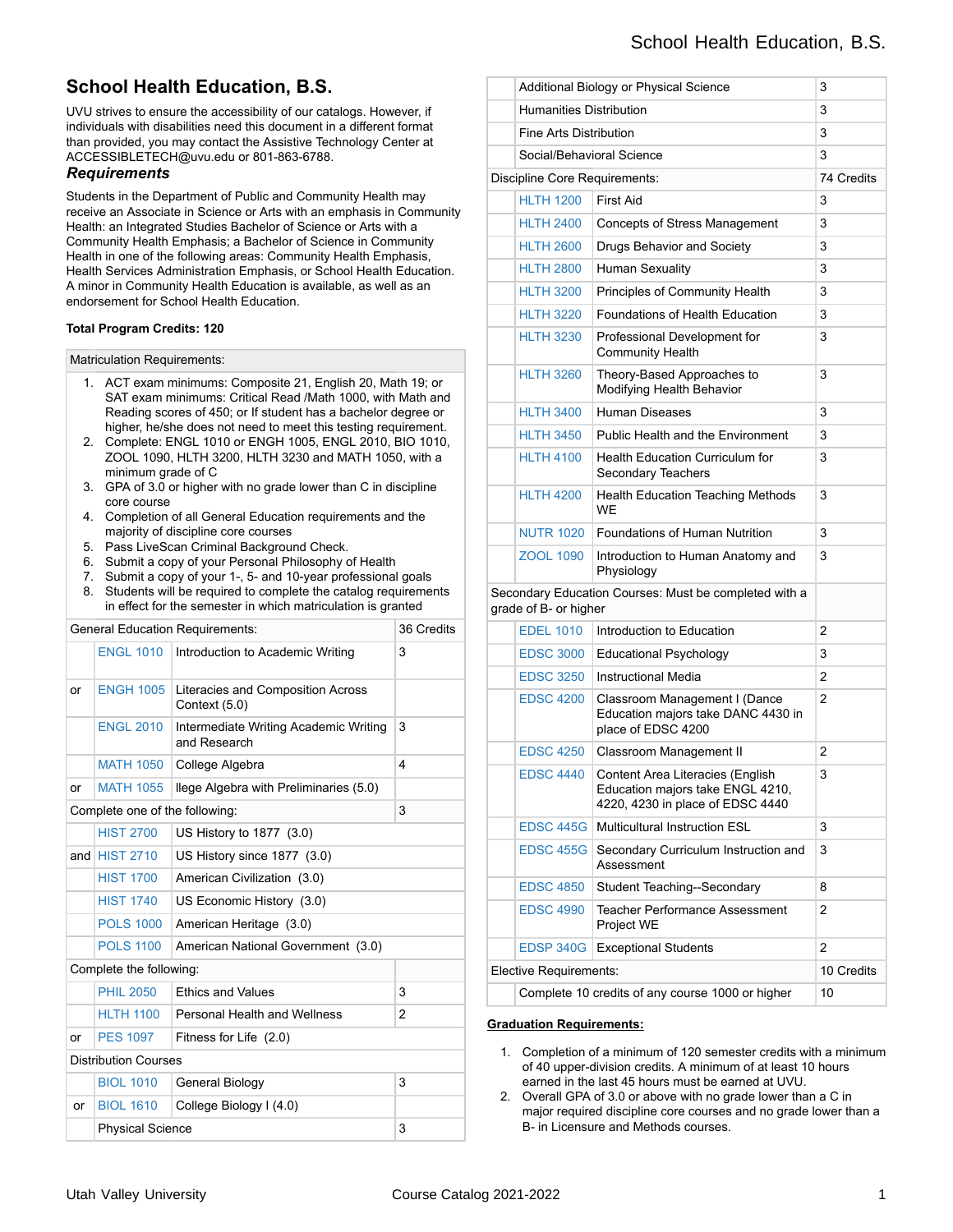## School Health Education, B.S.

- 3. Completion of GE and specified departmental requirements.
- 4. Successful completion of at least one Global/Intercultural course.